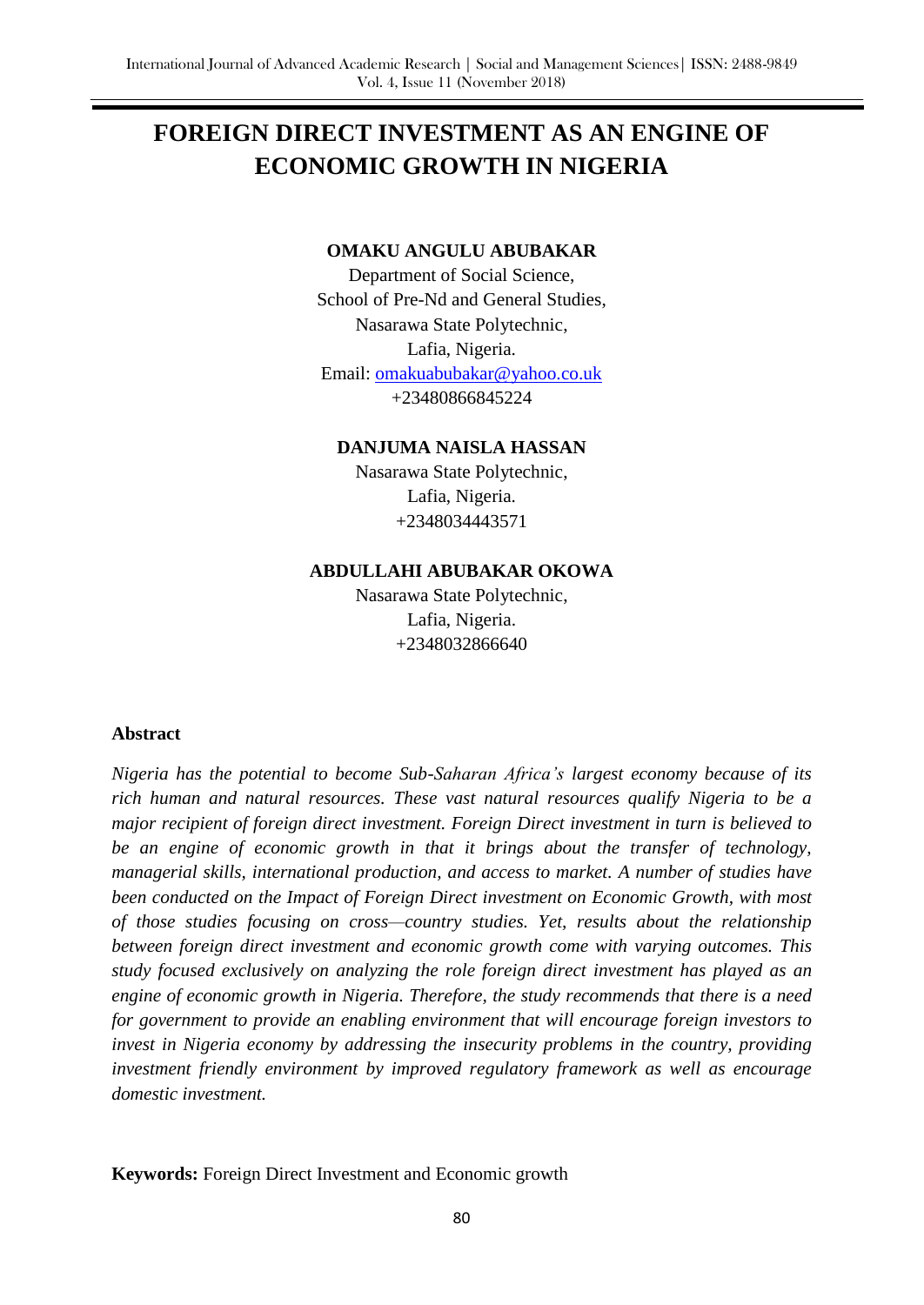## **Introduction**

Recent studies have shown that Foreign Direct Investment (FDI) is what is needed to bridge the savings and investment gap that exists in Africa and Nigeria in particular. Foreign Direct Investment (FD1) was not seen as an instrument of economic development. The perception of FDI as parasitic and retarding the development of domestic industries for export promotion had engendered hostility to multi-national companies and their direct investments in many countries. However, the consensus studies have shown that FDI is an engine of economic growth as it provides the much needed capital for investment, increases competition in the host country industries and aids local firms to become more productive by adopting more efficient technologies or by investing in human and/or physical capital. Foreign Direct Investments contribute to economic growth in a substantial manner because it is more stable than other forms of capital flows (Ajayi, 2006).

Dauda (2007), argues that FDI is generally believed to propel economic growth in developing countries as it makes significant contributions to the host country"s development as it makes significant contribution to the host country"s development process especially through easing of the constraints of low levels of domestic savings and investment as well as foreign exchange shortages. He further argues that FDI increases the GDP and generates a stream of real incomes in the host country. The increased productivity benefit local income groups through higher wages and expanded employment, lower product prices paid by consumers, rent to local resource owners, and high tax revenue or royalties to the government. Though the FDI-growth linkage is still ambiguous, most macroeconomic studies nevertheless support the notion of a positive role of FDI within particular economic conditions. There are three main channels through which FDI can bring about economic growth. The first is through the release it affords from the binding constraint of domestic savings. In this case, Foreign Direct Investment augments domestic savings in the process of capital accumulation. Second, FDI is the main conduit through which technology spillovers lead to an increase in factor productivity and efficiency in the utilization of resources, which leads to growth. Third, FDI leads to increase in exports as a result of "increased capacity and competitiveness in domestic production. This linkage is often said to depend on another factor, called "absorptive capacity", which includes the level of human capital development, type of trade regimes and degree of openness to trade (Ajayi, 2006; Borensztein et al., 1998).

FDI is an engine of economic growth in one side and economic growth attracts Foreign Direct Investments into Nigeria in the other side.

## **Theoretical Framework**

The United Nations defined Foreign Direct Investment (FDI) as investment in enterprise located in one country but "effectively controlled" by residents of another country (UNCTAD, 2009). Agada and Okpe (2012) saw FDI as an attempt by individuals, groups,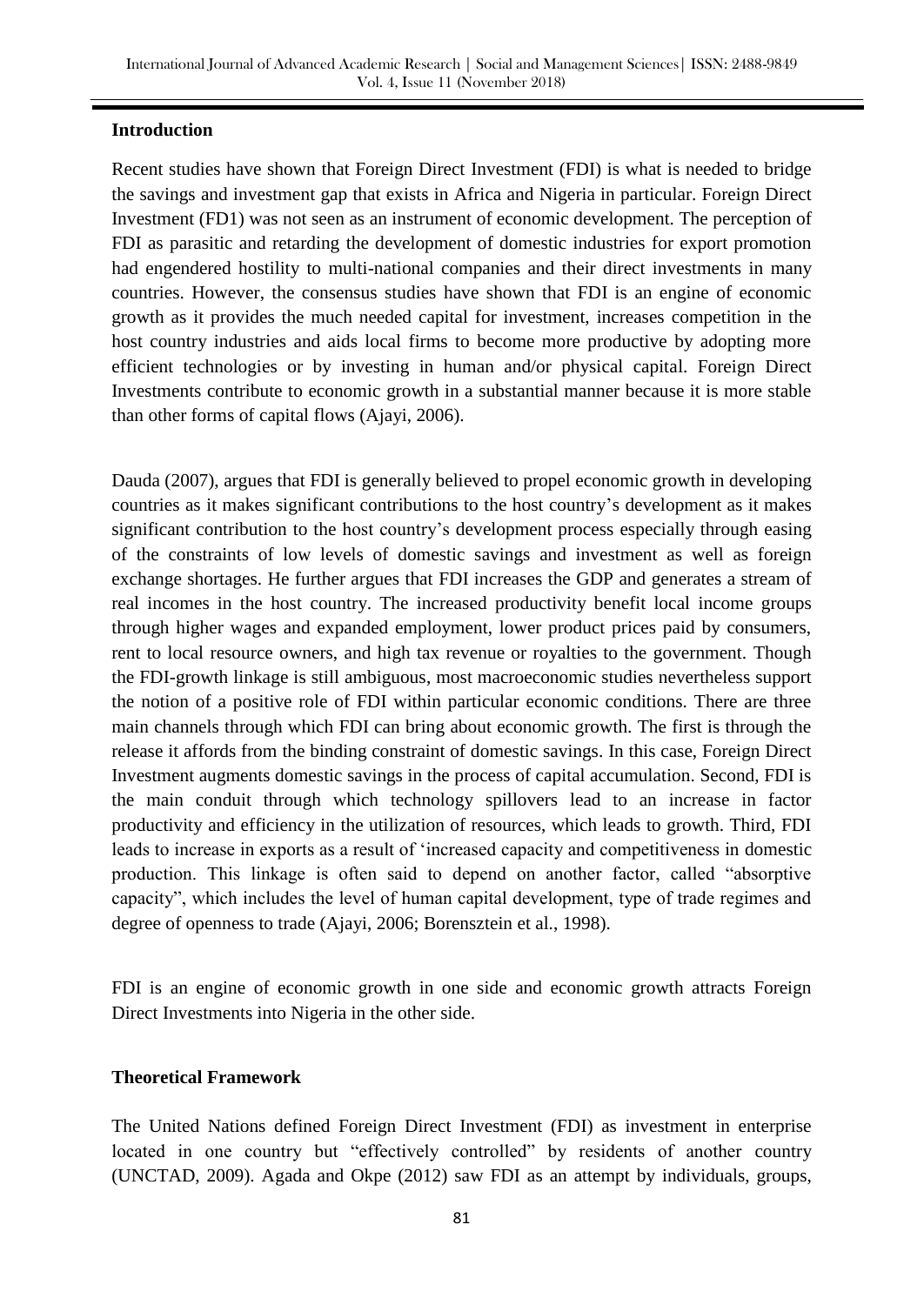companies and government of a nation to move resources of productive pose across its country to another country with the anticipation of earning some surplus.

Foreign Direct Investment is the distinctive feature of multinational enterprise hence; a theory of Foreign Direct Investment is also a theory of the multinational enterprise as an actor in the world economy (Ekpo, 2010). Based on this theory, Foreign Direct Investment is not simply (or even primarily) an international transfer of capital but rather, the extension of an enterprise from its home country into foreign host country. The extension of enterprise involved flows of capital, technology, and entrepreneurial skills and, in more recent cases, management practices to the host economy, where they are combined with the local factors in the production of goods and services (Chenery & Stout, 2006).

Kumar (2007) described Direct Foreign Investment (DFI) in three different ways. First, it involves parent enterprise injecting equity capital by purchasing shares in foreign affiliates. Second, it may take the form of reinvesting the affiliate's earning. Third, it may entail foreign investment as a share of Gross Domestic Product (GDP) that has grown rapidly, becoming the largest source of capital moving from developed nations to developing countries.

Foreign Direct Investment represents a veritable source of foreign exchange and technological transfer, especial1y to a developing economy like Nigeria. It can be analyzed in terms of inflow of new equity capital (change in foreign share capital), re- invested earning (unremitted profit), trade and supplier"s credit, net inflow of borrowing and other obligations from the parent company or its affiliates (Nwankwo et al, 2013).

International capital flows which provide some of the basic ingredients for economic growth had recently been marked, by a sharp expansion in net and gross capital flows arid a substantial increase in the participation of foreign investors and Multilateral Financial Institutions (MFIs) in the financial markets of developing countries (World Bank, 2010).

The MFIs conditionality attached to such assistance often cut budgets in the social sectors, thus accentuating poverty, leading to exchange rate crisis, massive devaluation of local currency and terms of trade determination (Todero, 2001).

Since domestic savings cannot solely finance a country"s demands, there is a need for Foreign Direct Investment (FDI) and foreign portfolio investment (FPI) because of its roles such as managerial skills, marketing connection, technical knowledge, training of local work force, transmits hard currency into the country, it carries with it financial resources, it does not create debts to the government. Nigeria needs substantial amounts of foreign investment to speed up her economic growth and to promote development.

Foreign Direct Investment is known for improving economic efficiency through gains resulting from increases in international trade, international competitiveness and improved access to foreign markets for domestic products and training of labour force. Considering the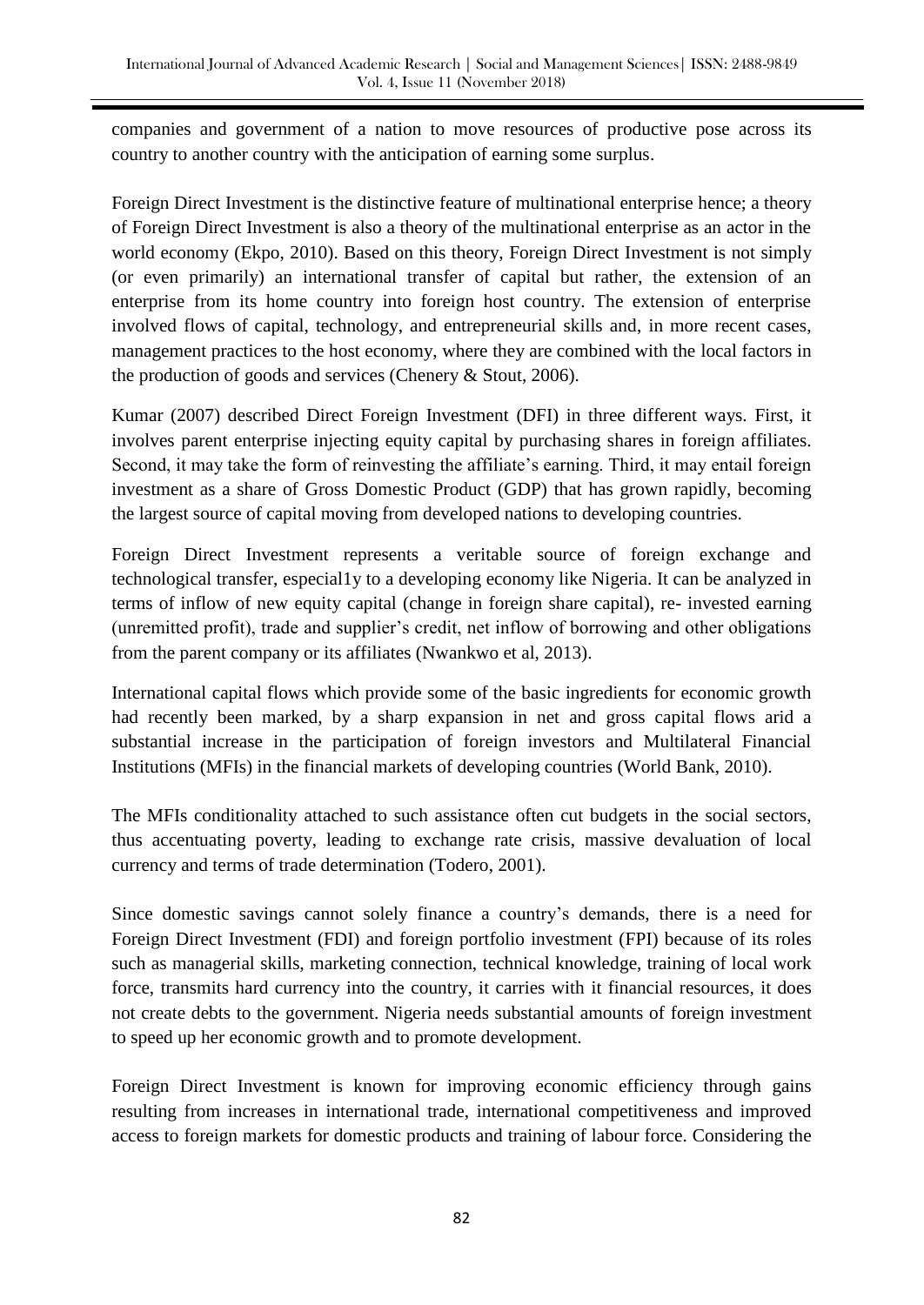fact that domestic capital formation (i.e. Domestic Investment Resources (DIR) is still at its infancy and is relatively low in developing nations, like Nigeria (Wakil, 2004).

# **FDI as an Engine of Economic Growth in Nigeria**

There are several Nigeria-specific studies on the relationship between FDI and economic growth in Nigeria. Some of the pioneering works include Aluko (1961), Brown (1962) and Obinna (1983). These authors separately reported that there is a positive linkage between FDI and economic growth in Nigeria. Oseghale and Amonkhienan (1987) found that FDI is positively associated with GDP, concluding that greater inflows of FDI will spell a better economic performance for the country. Odozi (1995) placed special emphasis on the factors affecting FDI flows into Nigeria in both pre and post Structural Adjustment Programme (SAP) eras and found that the macro policies in place before SAP where discouraging investors. This policy environment led to the proliferation and growth of parallel markets and sustained capita1 flight. Ekpo (1995) also, reported that political regime, real income per capita, inflation rate, world interest rate, credit rating and debt service were the key factors explaining the variability of FDI inflows into Nigeria. Similarly, Ayanwale and Bamire (2001) assessed the influence of FDI on firm level productivity in Nigeria and reported positive spillover of foreign firms on domestic firm productivity.

Ariyo (1998) studied the investment trend and its impact on Nigeria"s economic growth over the years. He found that only private domestic investment consistently contributed to raising GDP growth rates in the country. Furthermore, there is no reliable evidence that all the investment variables included in his analysis have any perceptible influence on economic growth. He therefore suggested the need for an institutional rearrangement that recognizes and protects FDI in the country.

Jenkin and Thomas (2002) assert that FDI is expected to contribute to economic growth not only by providing foreign capital but also by crowding in additional domestic investment. By promoting both forward and backward linkages with the domestic economy, additional employment is indirectly created and further economic activity stimulated.

According to Adegbite and Ayadi (2010), FDI helps fill the domestic revenue -generation gap in a developing economy, given that most developing countries" governments do not seem to be able to generate sufficient revenue to meet their expenditure needs. Other benefits are in the form of externalities and the adoption of foreign technology. Externalities here can be in the form of licensing, imitation, employee training and the introduction of new processes by the foreign firms (Alfaro, Chaida, Kalemii- Ozean and Sayek 2006).

Carkovic and Levin (2002) note that the economic rationale for offering special incentives to attract DFI frequently derives from the belief that foreign investment produces externalities in the form of technology transfers and spillovers. Curiously, the empirical evidence of these benefits both at the firm level and at the national level remains ambiguous. DeGregorio (2003) while contributing to the debate on the importance of DFI, note that DFI may allow a country to bring in technologies and knowledge that are not readily available to domestic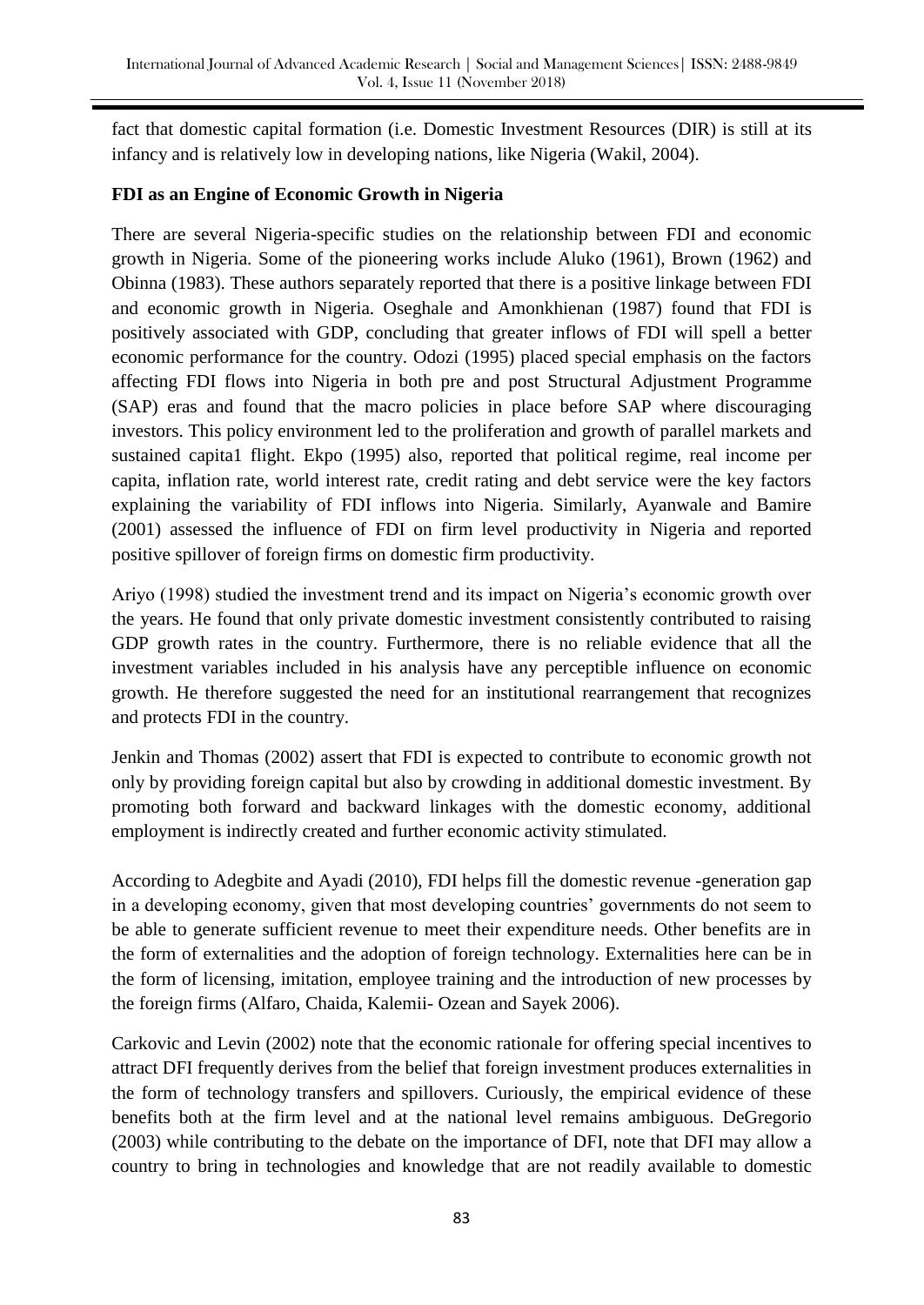investors, and in this way increases productivity growth throughout the economy, DFI may also bring in expertise that country does not possess, and foreign investors may have access to global markets. In fact, DeGregorio (2003) found increasing aggregate investment percentage point of GDP and increased economic (DFI) is associated with higher economic growth

Otepola (2002), examines the importance of direct foreign investment in Nigeria. The study empirically examined the impact of DFI on growth. He concluded that DFI contributes significantly to growth especially through exports. This study recommends a mixture of practical government policies to attract Direct Foreign Investment (DFI) to the priority sectors of the economy.

Zhang (2001) argued that Direct Foreign Investment has positive growth impact that is similar to domestic investment along with partly alleviating balance of payment deficit in the current account. He opined that via technology transfer and spillover efficiency, the inflow of direct foreign investment might be able to stimulate a country"s economic performance. The literature reviews have therefore, shown that Direct Foreign investment (DFI) is not as exploitative as shown by many authors, a situation which has created love — hate relationship between foreign investors and host countries instead, such direct foreign investment has not only avoided creating an overhang of debts, but also facilitated the transfer of technology and managerial skills and hence, it is directly tied to productive investment in the country. Many research works have shown that the contribution of DFI to growth is positive using different data and methodologies, many researchers have concluded that DFI has positive impact on growth.

Some research work agrees that the DFI contribution to growth is positive but depends on some factors in the host country. Alfaro (2003) affirmed that the contribution of DFI to growth depends on the sector of the economy where the DFI operates. He claimed that DFI inflow to the primary sectors tends to have a negative effect on growth, however as for the service sector, the effect of DFI inflow is not so clear. Lall (2002) opined that DFI inflow affects many factors in the economy and these factors in turn affect economic growth. This review shows that the debate on the impact of DFI on economic growth is far from being conclusive the role of DFI seems to be country specific and can be positive, negative or insignificant, depending on the economic, institutional and technological conditions in the recipient countries.

Finally, the relationship between Direct Foreign Investment as an engine of economic growth is conditional on the macroeconomic dispensation the country in question is passing through. In fact, Zhang asserts that "the extent to which Direct Foreign Investment contributes to growth depends on the economic and social conditions or in short, the quality of the environment of the recipient country.

# **An Overview of the Trends and Performance of FDI in Nigeria**

Nigeria receives the largest amount of Foreign Direct Investment in Africa. FDI inflows have been growing enormously over the course of the last decade, from \$l.l4biliion in 200l and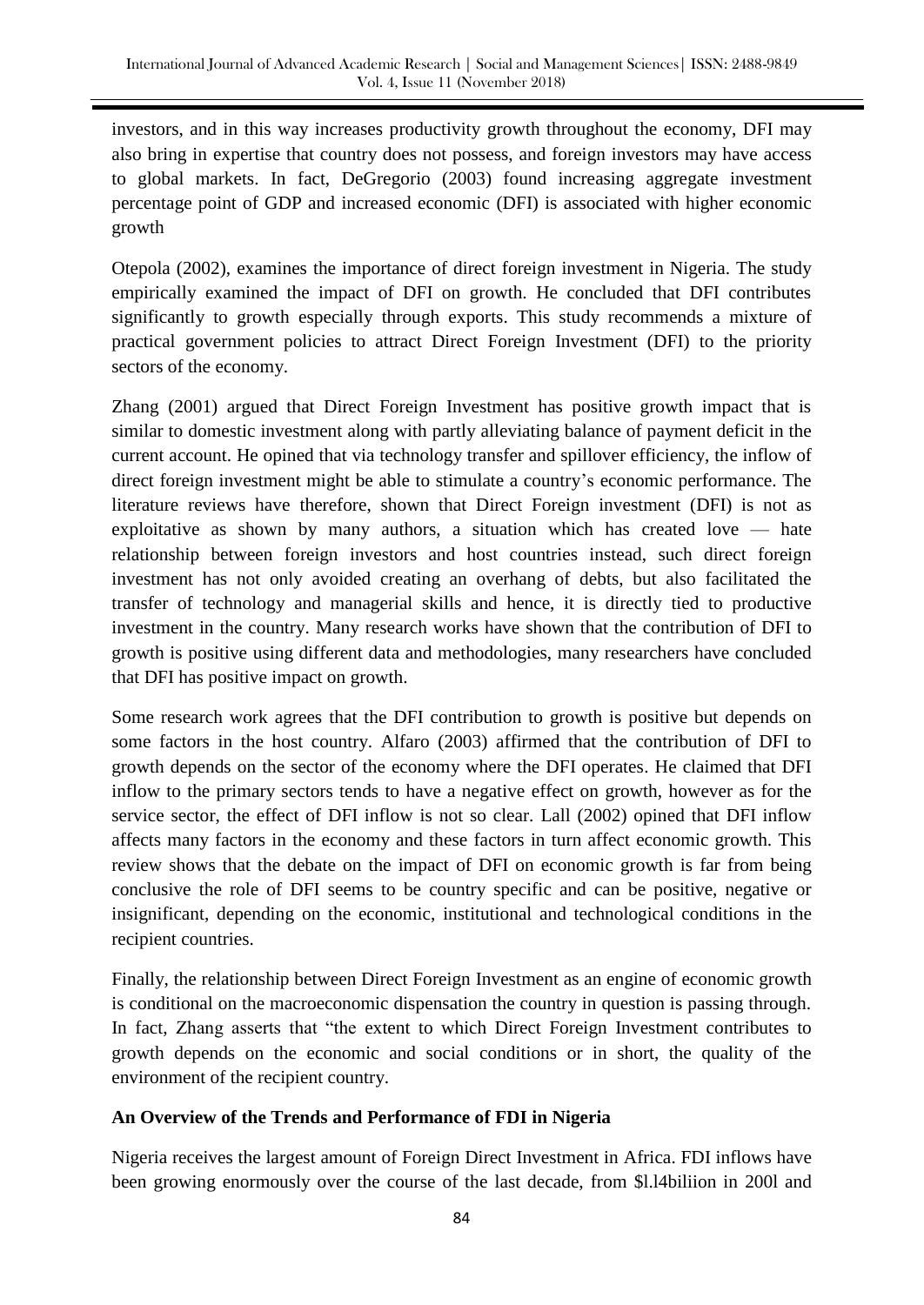\$2.billion in 2004. Nigeria's FDI reached \$1billion in 2009 according to UNCTAD making the country the nineteenth recipient of FDI in the world (Bello, 2011).

Nigeria"s most important sources of FDI have traditionally been the home countries of the oil majors. The USA, present in Nigeria's oil sector through Chevron, Texaco and Exxon Mobil, had investment stock of \$3 .4billion in Nigeria in 2008. The UK, one of the host countries of Shell, is another key FDI partner — UK FD1 into Nigeria accounts for 20% of the Nigeria's total foreign investment. As China seeks to expand its trade relationships with Africa it too is becoming one of the Nigeria's most important sources of FDI, Nigeria is China's second largest trading partner in Africa , next to South Africa, from \$3billion in 2003, China"s direct investment in Nigeria is around \$6billion. The oil and gas sector receives 75% of China"s FDI in Nigeria. Other significant sources of FDI include Italy, Brazil, the Netherlands, France and South Africa.

With the globalization and integration of international capital markets, FDI story of Nigeria today is dominated by the oil industry which was not so, at independence in 1960, there was a widespread of FDI presence in the economy. Therefore policy design thereafter narrowed FDI performance and decades of political instability, endemic corruption and economic mismanagement further reduced Nigeria"s ability to attract and retain FDI. The return of democracy in 1999 has created the opportunity for economic renewal and the attraction of more seeking FDI to Nigeria. The Government of Nigeria undertook ambitious measures to reap the benefits from FDI with a view to improve the investment climate, the policy has started bearing fruits and will certainly provide a more conducive environment to private investment and enhance the attractiveness of FDI to the Nigeria"s large and growing market.

Umah (2007) asserts that the Nigerian government has instituted various institutions, policies and laws aimed at encouraging foreign direct investment. For instance, in 1995, the Nigeria Investment Promotion Commission (NIPC) was established through Decree No 16 of 1995: The Law provides for a foreign investor to set up a business with 100% ownership which must be registered of the Corporate Affairs Commission (CAC) in accordance with the provisions of the Companies and Allied Matters Decree of 1990. The registration is finalized with the NIPC. To ensure adequate protection, the NIPC Decrees guarantees foreign investments against nationa1ization and expropriation by the government. The NIPC Decree repealed-the Industrial Development Coordination Committee (IDCC) Decree No 36 of 1988 and the Nigeria Enterprise Promotion Decree (NEPD) of 1972 as amended in 1977 and 1989 which, hitherto, reserved for Nigerians the ownership of certain business. The operation of the Autonomous Foreign Exchange Market (AFEM) as provided for in the decree liberalized the FEM operation. The Decree replaced the Exchange Control Act No. 16 of 1962 in its entirety. Dunning (1994), however, noted that FDI is attracted to serve as a means of augmenting Nigeria"s domestic resources in order to effectively carryout her development programmes and raise the standard of living of her people,

According to Bello (2003), privatization was also adopted, among other measures, to encourage foreign investments in Nigeria. This involved transfer of state-owned enterprise (manufacturing, agricultural production, public utility services such as telecommunication,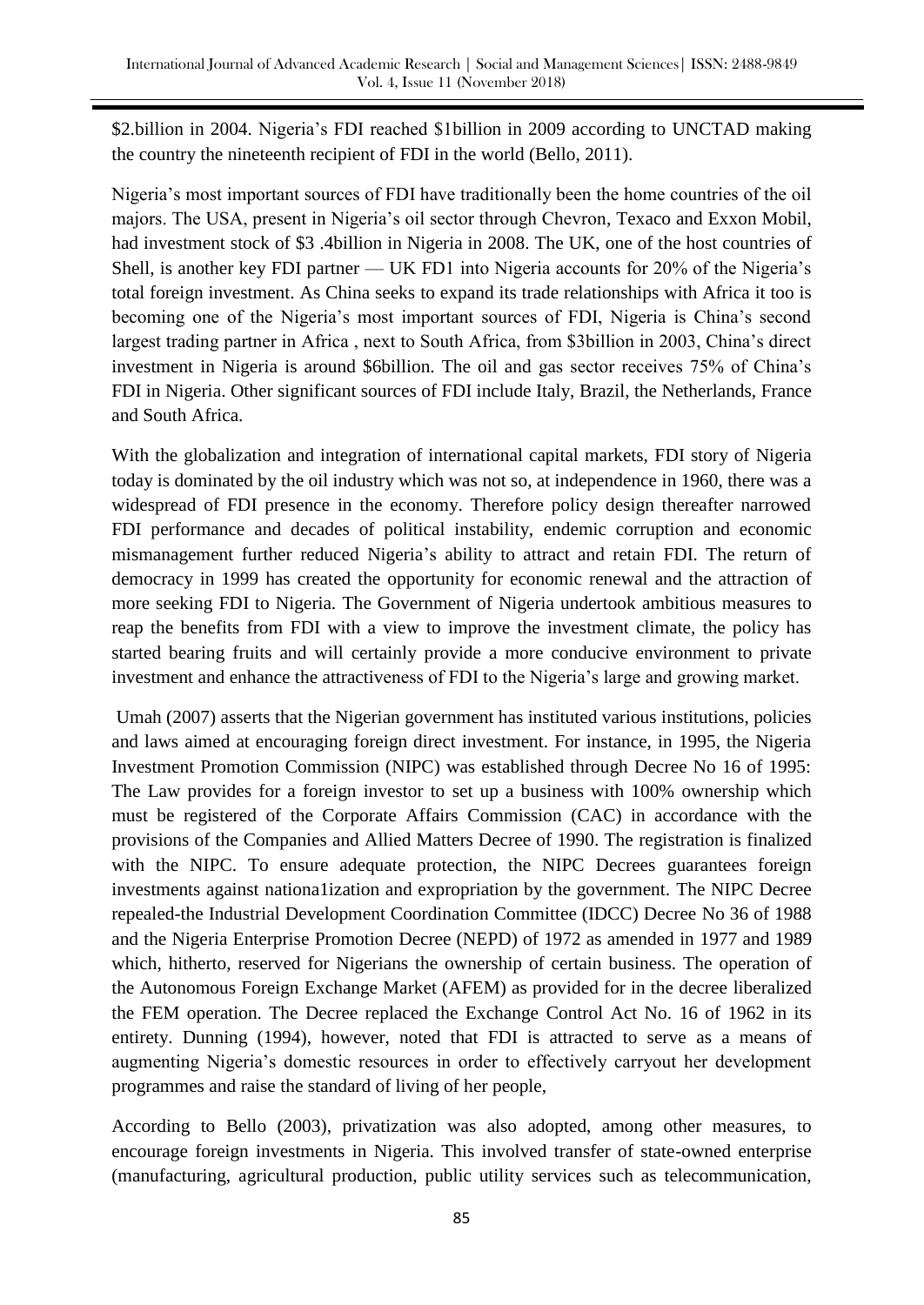transportation, electricity and water supply) companies that are completely or partly owned by .or managed by private individuals or companies. Qualified foreign firms were open arms to take over most of these establishments to enhance efficiency. This is because such foreign firms are reported to possess the managerial acumen and technical prowess needed to resuscitate and sustain the weak industries in Nigeria (Umah, 2007).

## **Conclusion and Recommendations**

The new administration under President Muhammad Buhari has been working helter-skelter to improve the reputation of the country abroad, and it has started making substantial progress in addressing the issues that have worried outside investors in the past.

The current government was elected on a platform of restoring the rule of law, the dignity of Nigeria and challenging corruption, and much headway has been made in the fight against graft. It is believe that the following policy recommendations would attract more foreign investment that would engineer economic growth and development in Nigeria.

- Government could simplify and improve the screening process of FDI; for example, any foreign investment that brings about significant contribution to national income can be given priority.
- The Nigerian government needs to come up with more friendly economic policies and business environment, which will attract more private investments (both domestic and foreign) into virtually all the sectors of the economy especially in the areas of infrastructural provision, constructions and agriculture.
- **There is need to have a stable political and economic environment and improve on the** critical infrastructural facilities such as electricity, roads and water level of security at all levels in the country, systems of governance should be based on accountability, transparency, effective and efficient resource.
- Efforts should be made to engage in joint ventures that are beneficial to the economy. Joint ventures provide for a set of complementary or reciprocating matching undertakings, which may include a variety of packages ranging from providing the capital to technical cooperation. The government should intensify the policy to acquire, adopt, generate and use the acquired technology to develop its industrial sectors.
- The indigenization policy should be pursued to the latter as a way of preventing absolute foreign ownership in the key sector of the economy.
- Efforts should continue, this time with more vigor at ensuring consistency in policy objectives and instruments through a good implementation strategy as well as good sense of discipline, understanding and cooperation among the policy makers.
- **Furthermore, government needs to liberalize the foreign sector in Nigeria so that all** barriers to trade such as arbitrary tariffs; import and export duties and other levies should be reduced so as to encourage investors.
- For Nigeria to generate more foreign direct investments, efforts should be made at solving the problems of government involvement in business; relative closed economy; corruption; weak public institutions; and poor external image. It is therefore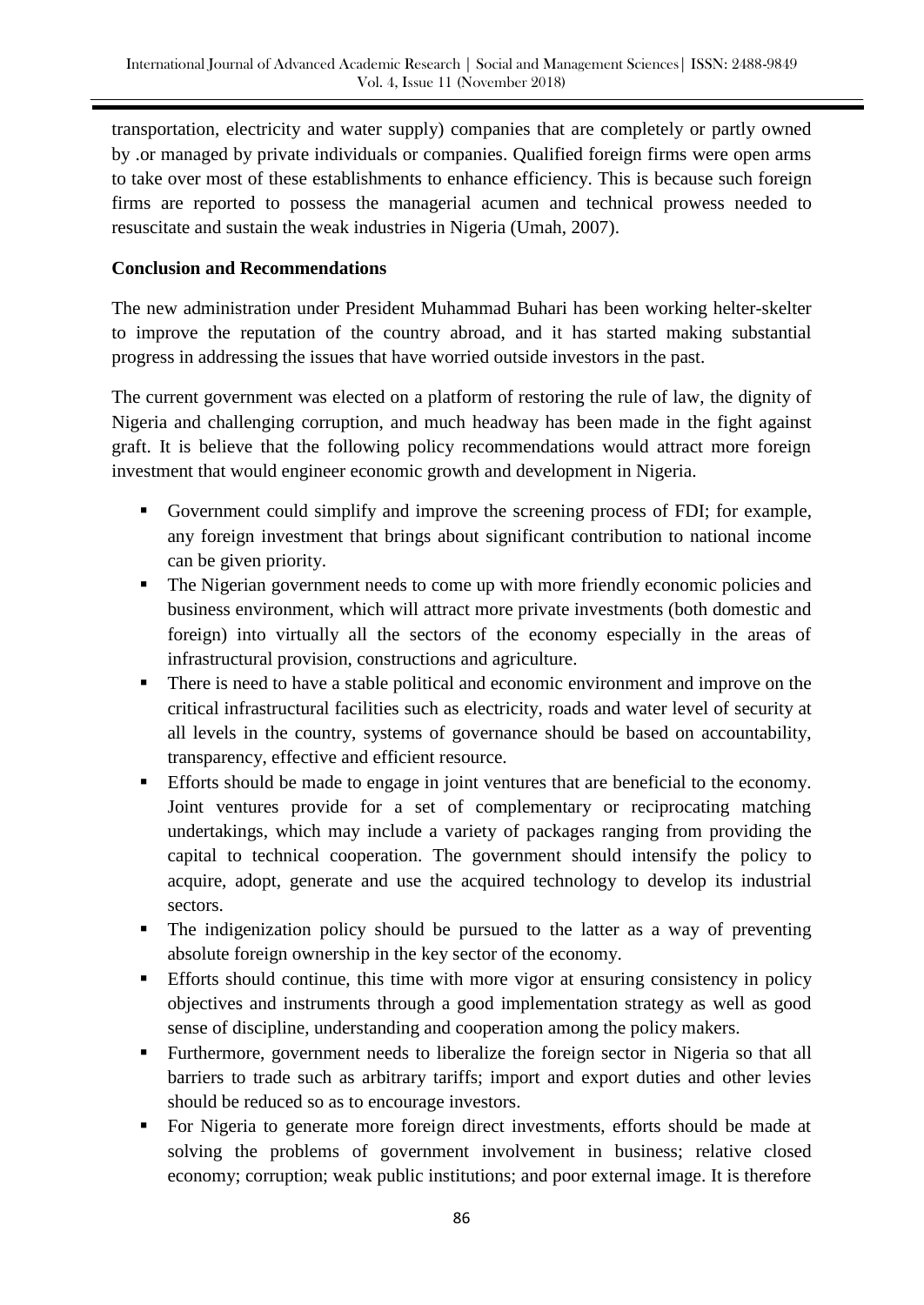advised that the government continues with its privatization programme, external image laundry, seriousness and openness in the fight against corruption, and signing of more trade agreements.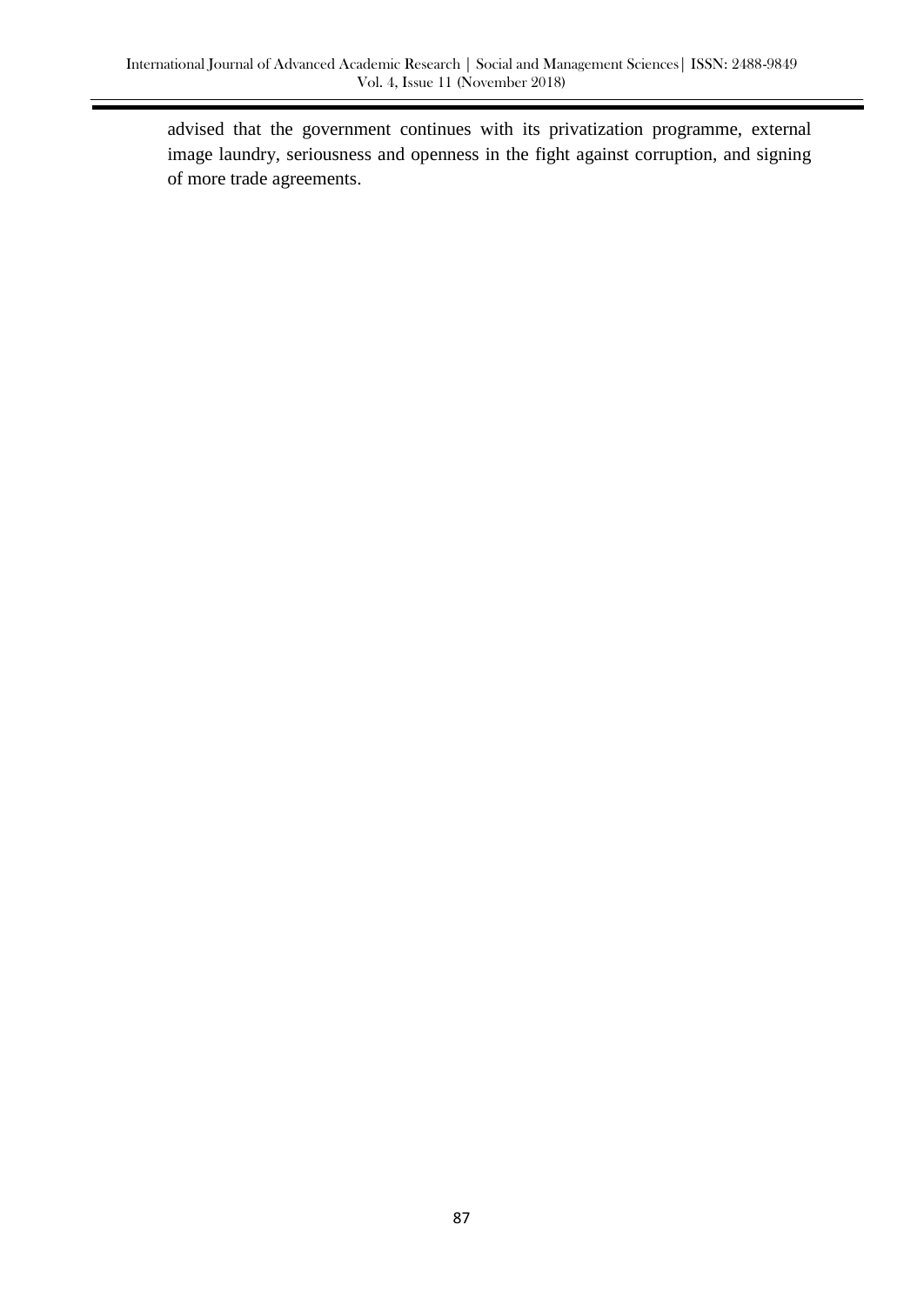#### **References**

- Alfaro, L., Chanda, A., Kalemli-Ozcan, S. & Sayek, S. (2006). "How Does Foreign Direct Investment Promote Economic Growth? Exploring the Effects of Financial Markets on Linkages". NBER Working Paper no. 12522, Natioia1 Bureau of Economic Research, Cambridge, MA.
- Ariyo, A. (1998); "Investment and Nigeria"s economic growth". *In Investment in the Growth Process' Proceedings of Nigerian Economic Society Annual Conference,* pp. 389—415.
- Ayanwale, A.B. and A.S. Bamire (2001), "The Influence of FDI on Firm Level Productivity of Nigeria'
- Agro/Agro-Allied Sector. Final Report Presented to the African Economic Research Consortium, Nairobi.
- Adegbite E.O and F.S. Ayadi (2010) "The Role of FDI in economic Development: A Study of Nigeria." *World Journal of Entrepreneurship, Management and Sustainable Development.*Vol.6 No 1/2 [Internet] Available from www.worldsustainable.org
- Ajayi, S.I, (2006). The Determinants of Foreign Direct Investment in Africa: A Survey of the Evidence, in: Ajayi, S.I., LEd.), Foreign Direct Investment in Sub- Saharan Africa: Origins, Targets and Potential. AERC, Nairobi.
- Aluko, S.A. (1961). "Financing economic development in Nigeria". *The Nigerian Journal of Economic and Social Studies,* 3(1), pp. 39—67
- Alfaro C, A. Chanda, S.Kalemi-Ozean and S.Sayek (2003)"FDI and economic growth: The role of local and financial markets" *Journal of International Economics*.
- Agada, G. O and Okpe T.J (2002) Determination of risks of foreign *investment Journal of Economic and Social Research* Vol 11 No2. Abaci Publishers.
- Borensztein, E.; J. DeGregorio and J. Lee (1998). How Does Foreign Direct Investment Affect Economic Growth? *Journal of International Economics*, (45), 115-135.
- Brown, C.V., 1962. External economies and economic development, Nigerian J. Econ. Soc. Stud., 4(1): 16-22.
- Bello M. (2011); Improving and creating a Better investment climate in Nigeria. Corporate guide international.
- Caikovic M and R Levine Does Foreign Director Investment Accelerate Economic Growth7 University of Minnesota Working Paper Minneapolis Available at [www.worldbank](http://www.worldbank/) 2012.org/research/conferences/financial globalizatioiWfdi.pdf.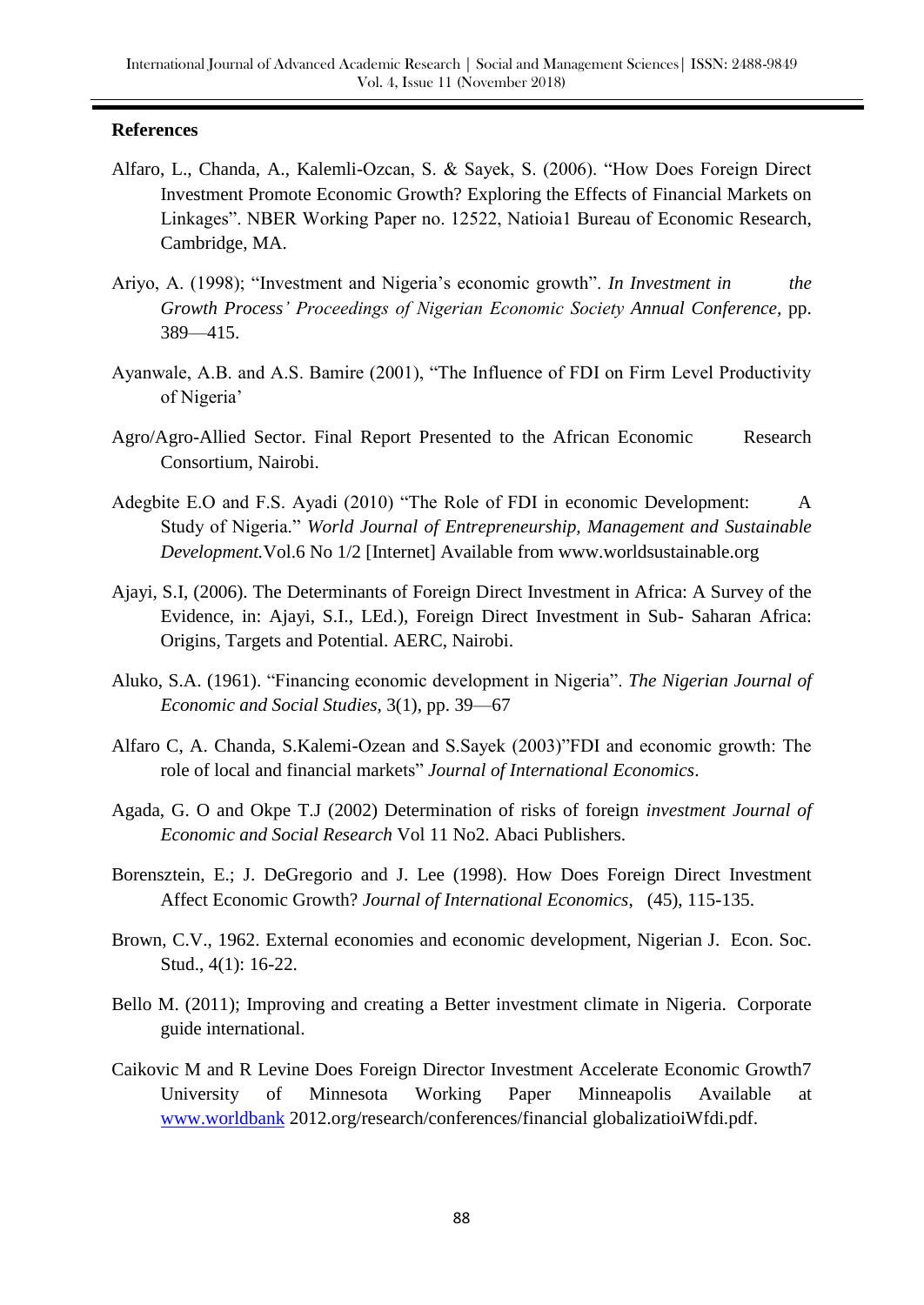- Chenery, H. B. and A. Stout (1996), "Foreign Assistance and economic Development", American Economic Review, Vol. 55 pp.679-733.
- Dc Gregorio, J. (2003), 'The Role of Foreign Direct Investment and Natural Resources in Economic Development", Working Paper No 196. Central Bank of Chil, Santiago.
- Dunning, J H (1994), Re-evaluating the Benefit of Foreign Direct Investment, Transaction corporations, Vol. 3, February, no 1, 23-51
- Dauda, R. O.S. (2007) "The Impact of FDI on Nigeria"s Economic Growth: Trade Policy Matters*". Journal of Business and Policy Research* Vol. 3, No.2, Nov — Dec
- Ekpo, A.H. I 995 "Foreign direct investment in Nigeria: Evidence from time series data". CBN Economic and Financial Review, 35(1): 59—78
- Ekpo, A. H. (2010, January 6). Government policy and foreign private investment in Nigeria. The Guardian, p.21.
- Jenkins, C. and Thomas, L. (2002) "Foreign direct investment in Southern Africa: determinants, characteristics and implications for economic growth and poverty alleviation", University of Oxford [internet.] Available from http://.esae. ox.ac.uk/reports/pdfs/rep2002- 02.pdf
- Kumar A: (2007): Foreign Direct Investment; Insights from the Federal Reserve Bank of Dallas; Vol. 2 No 1.
- LalI (2002): Foreign investment transactional and development countries, Macmillan Press Ltd, London.
- Nigerian Economic Society (1988) Rekindling investment for economic Development in Nigeria. Selected papers for the annual conference.
- Nwankwo, O.G, Ademola, O.and Kehinde, O (2013). Effects of Globalization on Foreign Direct investment In Nigeria. *Lorem Journal of Business and Economics (LJBE) Volume*
- Otepola A. (2002) "Foreign Direct Investment as a factor of Economic Growth in Nigeria."African Institute for Economic Development and Planning (IDEP), Dakar, Senegal. Available online at: idepunidep.org, httpJAwww.unidep.org
- Odozi, V.A., 1995. An overview of foreign investment in Nigria1 960-1995. Occasional Paper No. 11 Research Department, Central Bank of Nigeria.
- Oseghale, B.D. and E.E. Amonkhienan, 1987. Foreign debt, o export, direct foreign investment (1960- 1984). Nigerian J. Econ. Soc. Stud., 29(3): 359- 380